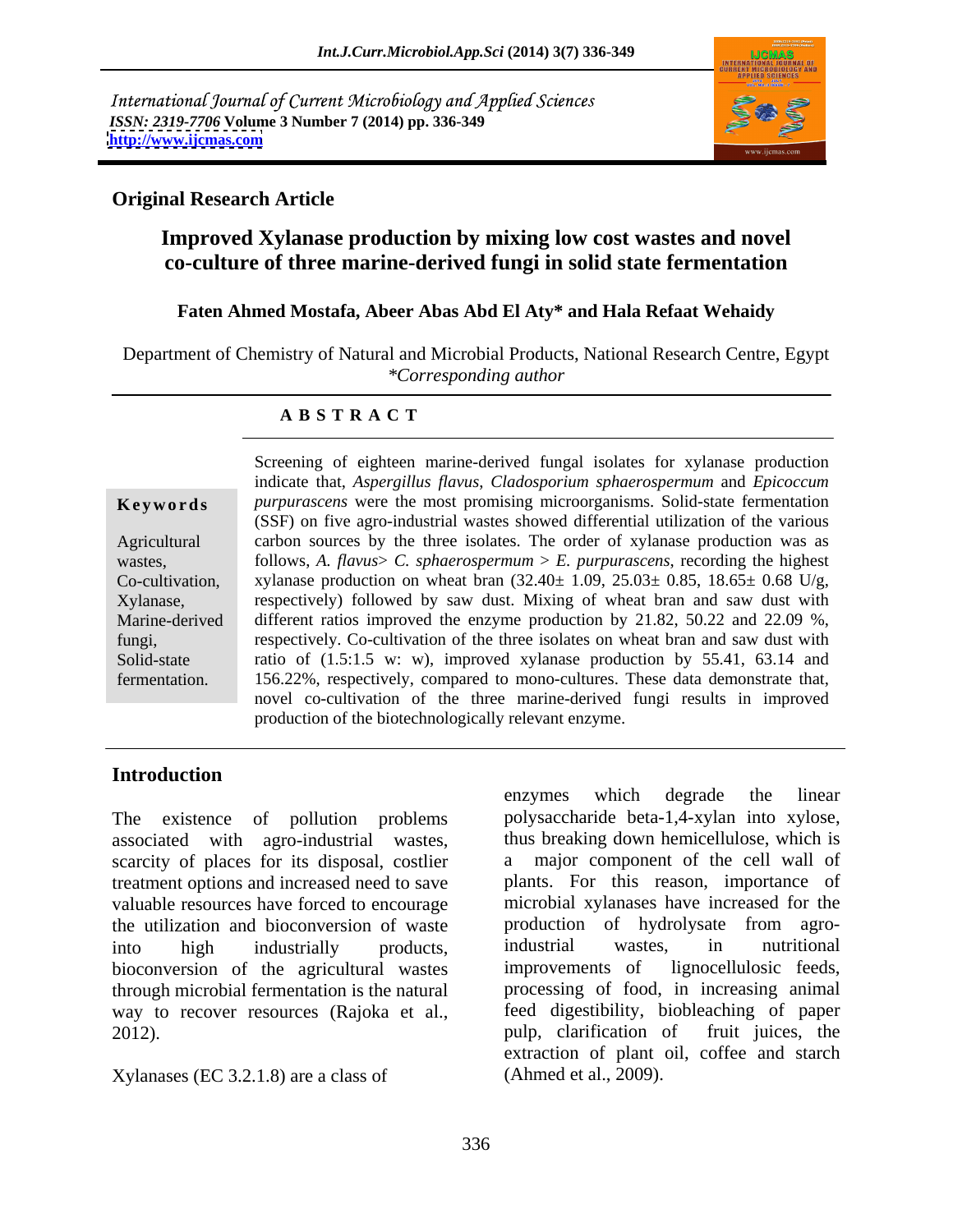Xylanases have also been studied for the production of xylo-olgiosaccharides, which<br>are used as moisturizing agents for food **Microorganisms and inoculum** are used as moisturizing agents for food, sweeteners, and specific health food (Teixeira et al., 2010). Xylanolytic enzymes The marine-derived fungal isolates<br>have also opened new possibilities for the this study were *Aspergillus* have also opened new possibilities for the this study were Aspergillus flavus,<br>bioconversion of agricultural wastes into Cladosporium sphaerospermum and bioconversion of agricultural wastes into Cladosporium sphaerospermum and<br>easy fermentable sugars (Romdhane et al *Epicoccum purpurascens*. These isolates easy fermentable sugars (Romdhane et al.,

Filamentous fungi are attracting greater xylanases because they secrete high levels of the enzymes into the culture medium (Berry

Pre-digestion of the carbon source (e.g. plant-derived polysaccharides) occur *flavus + C. sphaerospermum*, *A. flavus + E.*  extracellularly for fungi, and therefore it is  $\nu$  purpurascens, C. sphaerospermum + E.<br>highly likely that natural degradation of  $\nu$  purpurascens, and A. flavus + C. highly likely that natural degradation of plant biomass occurs by mixtures of enzymes produced by several organisms. Co-cultivation of fungi may therefore result For experimentation purposes, spore in more efficient enzyme mixtures for industrial applications than those obtained from mono-cultivations. Fungal co- until sufficient sporulation is observed. The cultivations have been previously described for the production of specific enzymes. *A. niger* and *Trichoderma reesei* were co cultivated for cellulase production half the number of spores from each species (Maheshwari et al., 1994), while *Aspergillus ellipticus* and *Aspergillus fumigatus* were co-cultivated for cellulase and  $\beta$ -glucosidase production (Gupte and Madamwar, 1997).

Increasing of production of xylanase is a prerequisite for its economical saw dust (SD), wheat bran (WB) and corn manufacturing. In this regard, we focused on improvement of xylanase production by mixing the low cost substrates under SSF. In addition, we performed co-cultivations of the selected three marine-derived fungi, respectively to see whether this could substrates f<br>improve enzyme production production. improve enzyme production.

## **Materials and Methods**

### **Microorganisms and inoculum**

2010). were locally isolated from decayed wood attention than the bacteria and agar (MEA). The medium is composed of actinomycetes as potential sources of biomalt 20g/l, agar15g/l, 800 ml sterile sea et al., 1990). mycelial interactions, combinations of fungi, The marine-derived fungal isolates used in this study were *Aspergillus flavus*, *Cladosporium sphaerospermum* and *Epicoccum purpurascens*. These isolates samples of old fishing boats collected from Ismailia, Egypt, and grown on malt extract water and 200 ml distilled water (Höller et al., 1999). To investigate the growth rate and plate growth experiments were performed by growing cultures on MEA as follow, *A. purpurascens, C. sphaerospermum+ purpurascens*, and *A. flavus + C. sphaerospermum+ E. purpurascens.*

> For experimentation purposes, spore suspension was prepared by incubating the cultures on MEA slants at  $30 \text{ °C}$  for 7 days, until sufficient sporulation is observed. The spores are harvested using 15 ml steril sea water and 1ml of the suspension was used for inoculation purposes. In co-cultivations, was used equally.

## **Solid-state fermentation (SSF)**

Five different agricultural waste substrates, olive mill waste (OMW), olive leaves (OL), cobs (CC) were chosen as substrates for SSF in the present study.

All the wastes obtained locally, air-dried and milled, were screened as fermentation substrates for maximum xylanase enzyme production.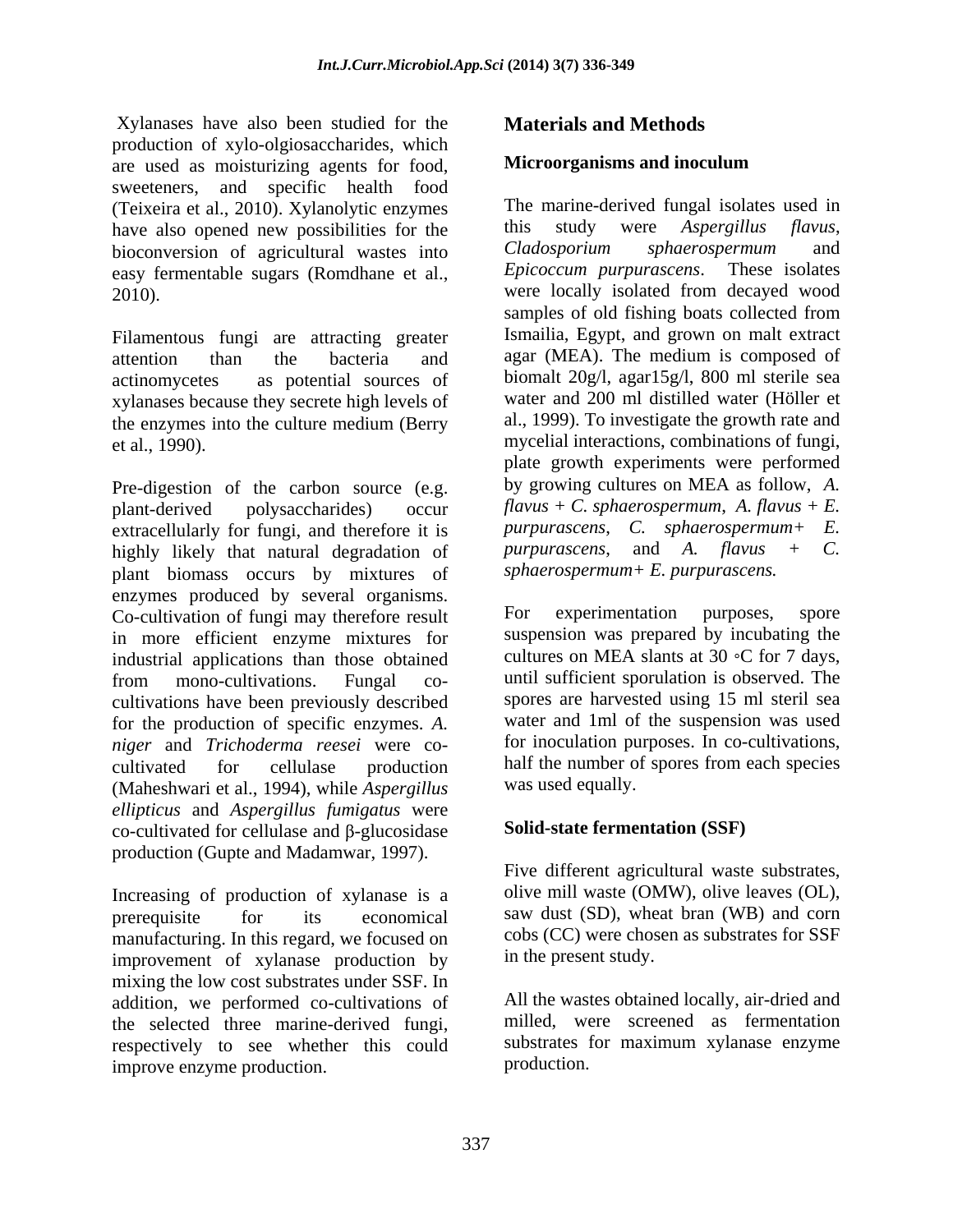The fermentation was carried out in One unit of xylanase is defined as the Erlenmeyer flasks (250 ml) with 3g of the solid substrate moistened with 15 ml of sea solid substrate moistened with 15 ml of sea xylose equivalents per minute under assay water. The flasks were autoclaved for 20 conditions. min at 121 ºC and inoculated aseptically with 1ml mycelial suspension. Incubation at All the enzyme activity values presented in 30ºC, under static conditions for 10 days. graphs and tables are the mean ± standard

After 10 days of the incubation period, the **Xylanase production on a mixture of** enzyme extraction was done according to Gomes et al (2006), by adding 50 ml of distilled water to the solid cultures and A mixture of different proportions of WB placed on a shaker for 30 min. The and SD was studied as next step, after suspension was filtered through a nylon selection of the most favorable substrates for cloth, and then centrifuged at 5,000 rpm for 15 min at 4°C. The filtrate obtained was

All fungal isolates were screened for their abilities to produce extracellular xylanase by applying the enzyme extract to medium containing xylan 1% and agar 2%. The inoculated plates were incubated for 24h at cultivation on xylanase production, the 50°C. Plates were flooded with 0.1% Congo tested fungal species were grown alone Red and after 30 min, washed with 1 M (control) or as mixed culture for 10 days in NaCl and were observed for zone of SSF of different WB and SD proportions. clearance around the enzyme inoculated hole. Enzyme extracts, which produced Mixed culture combinations performed by distinct clear zone around their holes, were preparing the spore suspension from *A*.

This was done according to the method of studied. (Warzywoda et al., 1983). 0.5 ml of diluted enzyme solution was added to  $0.5$  ml of  $1\%$  Time course for xylanase production. xylan in 0.05 M acetate buffer (pH 5.0). Incubation of the reaction mixture was In a separate experiment, the time course of performed for 30 min at 50°C. The amount xylanase production was studied. The of reducing sugar liberated was quantified inoculated flasks were incubated for 4, 7, 10 by the method of Neish (1952) using xylose as standard.

amount of enzyme that liberates  $1 \text{ \mu}$  mol of conditions.

**Enzyme extraction** MS Excel. deviation of three replicates calculated using MS Excel.

# **wheat bran and saw dust**

xylanase production.

used for determination of xylanase activity. Three grams of WB and SD in different **Primary screening for xylanase**  controls (3:0 and 0:3) were studied to **production** determine the best ratio for xylanase proportions (2:1, 1.5:1.5, 1:2) along with production.

## **Co-cultivation of fungi**

To determine the influence of fungal co-

selected (Kulkarni and Gupta, 2013) *flavus* and *C. sphaerospermum*, *A. flavus* **Enzyme assay** and *E. purpurascens* in the ratio of 1:1. Also SSF of different WB and SD proportions. Mixed culture combinations performed by and *E. purpurascens*, *C. sphaerospermum* the mixed culture of the three isolates was studied. **Example 2018** 

### **Time course for xylanase production.**

and 14 days.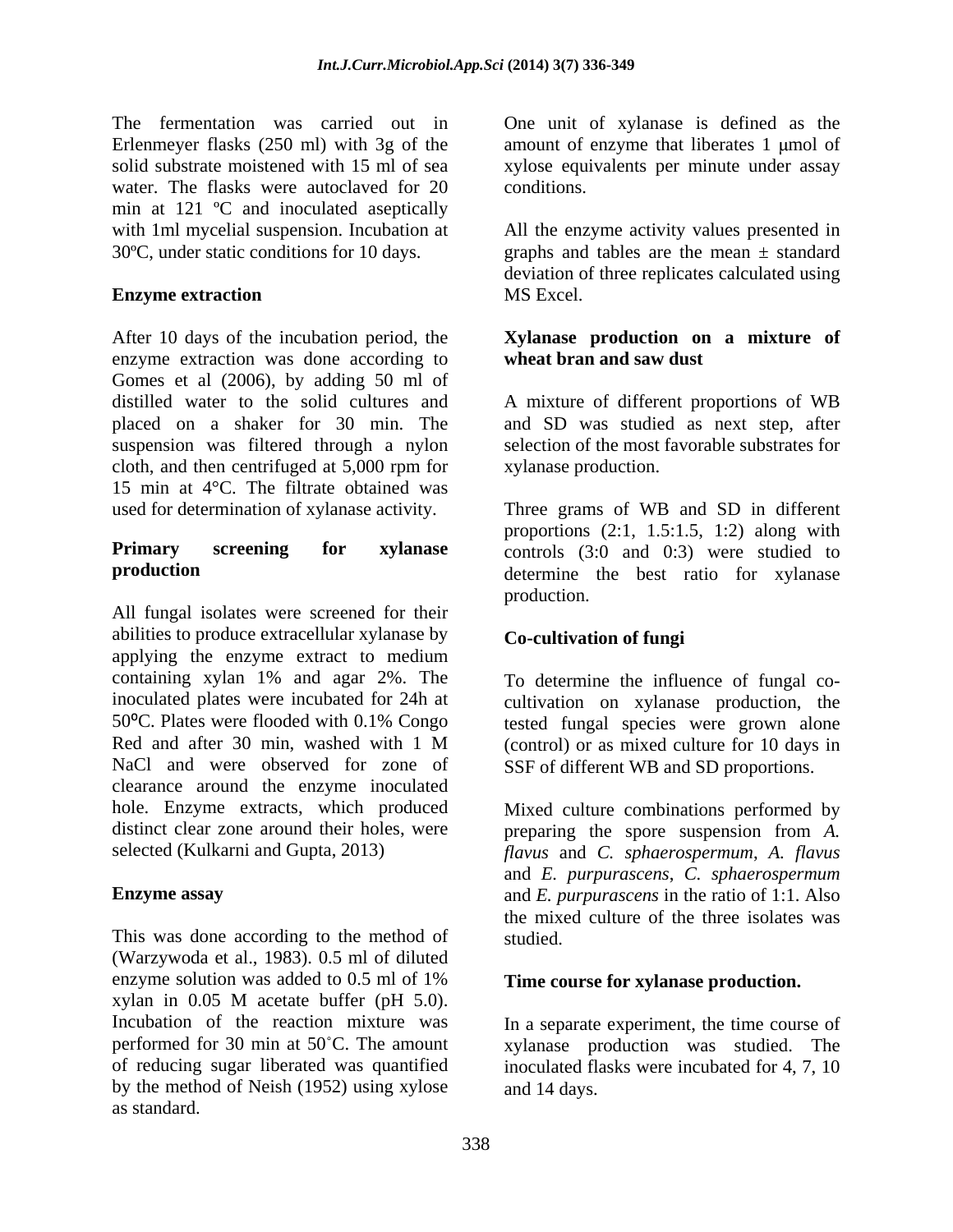# **isolates for xylanase production**

Eighteen marine-derived fungal isolates were screened for their ability to produce extracellular xylanase after growth on wheat 10 days. The fungal enzyme extract was tested for xylanase activity on xylan agar medium. The screening revealed that only three were positive for extracellular xylanase production (photo 1). As shown in photo (1) the diameter of clear zone differed<br>depending on the enzyme activity of each<br>cladosporium sphaerospermum and depending on the enzyme activity of each isolate. i.e. as the enzyme activity was higher as the diameter of the clear zone was greater. The three isolates were identified as *Aspergillus flavus*, *Cladosporium*  olive leaves (OL), saw dust (SD), wheat *sphaerospermum* and *Epicoccum purpurascens.* As observed in photo (1) the biggest clear zone was observed in the following order *A. flavus > C.* result may be attributed to the value of xylan *sphaerospermum* > *E.purpurascens*. or cellulose: xylan ratios in each substrate

Ribeiro et al (2014) indicated that, out of different filamentous fungi screened for The highest xylanase production<br>xylanase production Asperoillus clavatus flavus, C. sphaerospermum xylanase production *Aspergillus clavatus* presented the biggest halos at all the temperatures tested. However, Kulkarni and Gupta (2013) reported that *Aspergillus niger* (AS012), *Gliocledium sp* (GS005) and *Trichoderma viride* (TS007) were the best producers for xylanase, showing the biggest clear zones around growing colony, when 32 fungal isolates from soil of social forest area of Bhilai Township were screened on xylan

# **Xylanase production using different agro-**

conditions such as the type of carbon source and time course significantly affect the

**Results and Discussion** production of xylanases (Ahmed et al., **Screening of marine-derived fungal**  source plays an important role in enzyme bran as solid state fermentation medium for compounds for the organism (Haltrich et al., 2009; Sorgatto et al., 2012). Thus carbon production; the choice of an appropriate substrate is of great importance for the successful production of xylanases. The substrate not only serves as a carbon source but also produces the necessary inducing compounds for the organism (Haltrich et al., 1996). The use of agricultural residues as alternative carbon sources reduces the production costs and the price of the final product (Betini et al., 2009).

> Xylanase production by *Aspergillus flavus*, *Cladosporium sphaerospermum* and *Epicoccum purpurascens* was evaluated using different natural alternative carbon sources including; olive mill waste (OMW), bran (WB) and corn cobs  $(CC)$ . Fig.  $(1)$ Showed differential utilization of the various carbon sources by the three isolates. This (Haltrich et al., 1994; Ghanem et al., 2000).

> The highest xylanase production by *A. flavus, C. sphaerospermum* and *E.purpurascens* (32.40±1.1, 25.03±0.85 and 18.65±0.68 U/ g, respectively) was obtained on using the wheat bran as the carbon source followed by saw dust followed by corn cobs, olive mill waste and olive leaves at the last.

agar plates. in moist conditions thus providing a large **industrial residues** fact that the cell-wall polysaccharides of It is a well-established fact that culture substrates for xylanase (Sanghi et al., 2008).<br>
conditions such as the type of carbon source In addition to xylan, WB also contained The widespread suitability of wheat bran may be due to the presence of sufficient nutrients and its ability to remain loose even surface area (Sivaramakrishnan et al., 2007). The inducing effect of WB is also due to the WB contained 40% xylans, which were the substrates for xylanase (Sanghi et al., 2008). In addition to xylan, WB also contained about 28% protein which might serve as the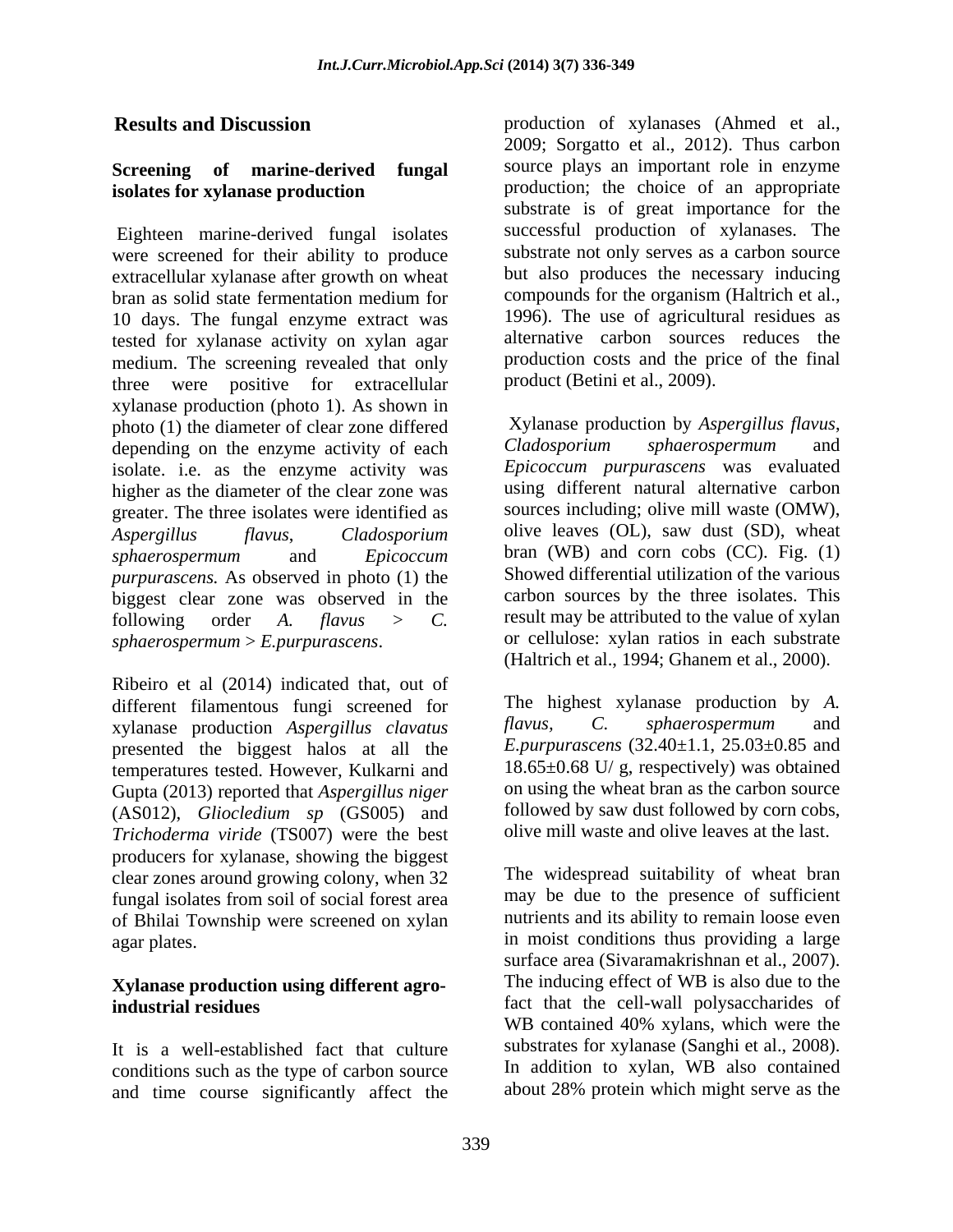source of carbon and nitrogen for the microorganisms (Dhillon et al., 2011). **xylanase production** 

*A.niger* (Gawande and Kamat, 1999), *Thermomyces lanuginosus* (Gaffney et al., 2009), *A.terricola* Marchal (Michelin et al.,

higher than that produced by some fungi: fermentation medium. While for C. U/g of wheat straw) Yang et al  $(2005)$ , U/g of wheat straw) Sonia et al  $(2005)$  and  $\frac{1}{2000}$  and increase by 50.22% and 258.78% as

saw dust was also a good inducer for of 22.09% and 56.27% in xylanase activity xylanase production by *A. flavus, C. sphaerospermum* and *E. purpurascens*) U/gm, respectively, and this coincides with that found by Murugan et al (2011) and Buthelezi et al (2011) for xylanase xylanase production by A. niger by 168.42% and *Bacillus* strains, respectively. Also,

## **The influence of WB and SD mixture on xylanase production**

Several fungi also produced xylanase from As shown in the previous experiment, wheat bran such as *Asperillus terreus* and xylanase production was dependent upon the 2010), *A. foetidus* MTCC 4898 (Chapla et induced the highest xylanase activity by the al., 2010). Also, Kar et al (2013) and three isolates. So in the following Guimarãs et al (3013) found that wheat bran experiment we studied the effect of WB and was the best substrate for xylanase SD mixing with different ratios (3:0, 0:3, production by *Trichoderma reesei* SAF3 and 1.5:1.5, 2:1, 1:2) on xylanase production by *A.japonicus var aculeatus*, respectively our isolates in comparison with using each under SSF. separately. As shown in fig. (2) the use of It should be noticed that the highest production with different degrees on the xylanase activity was obtained in the three isolates, i.e. for *A.flavus* the use of WB following order *A. flavus > C.* and SD mixture with 2:1 ratio increased the *sphaerospermum* > *E.purpurascens* xylanase activity ( 39.47±0.39 U/g) by  $(32.40 \pm 1.1, \quad 25.03 \pm 0.85$  and  $18.65 \pm 0.68$  21.82% and 63.50% if compared to the use U/gm, respectively). These values were of WB and SD each alone respectively in the e.g. *Paecilomyces themophila J 18* (18.58 *sphaerospermum* the use of WB and SD *Thermomyces languginosus D2W3* (11.85 xylanase activity ( 37.60±0.43 U/g) causing higher than that produced by *A.niger* and compared to the use of each WB or SD *T.viride* (12.5  $\pm$ 0.13, 11.0  $\pm$ 0.13 U/g of alone, respectively. On the other hand the barley bran) (Soliman et al., 2012) use of WB and SD mixture with 1.5:1.5 ratio One of the most important observations that U/g) by *E. purpurascens* causing an increase  $(24.14 \pm 1.18, 10.48 \pm 0.45 \text{ and } 15.32 \pm 1.17)$  other agricultural wastes. e.g. Soliman et al production by *Arthrobacter sp.* MTCC 6915 and 410 % in comparison to the use of each Kumar & Ojha (2013) reported xylanase same mixture for xylanase production by production by *Trichoderma sp.* on saw dust. *T.viride* did not affect the xylanase nature of the carbon source used in the culture media. i.e. the use of WB and SD each alone in the fermentation medium WB and SD mixture affected the xylanase fermentation medium. While for *C.*  mixture with 1:2 ratio induced the highest an increase by 50.22% and 258.78% as enhanced the xylanase activity (23.94±0.79 of 22.09% and 56.27% in xylanase activity if compared to the use of WB or SD alone respectively. Some authors used mixtures of (2012) found that the use of rice straw and wheat bran mixture with 3:1 ratio increased xylanase production by *A. niger* by 168.42% agricultural waste alone while the use of the production.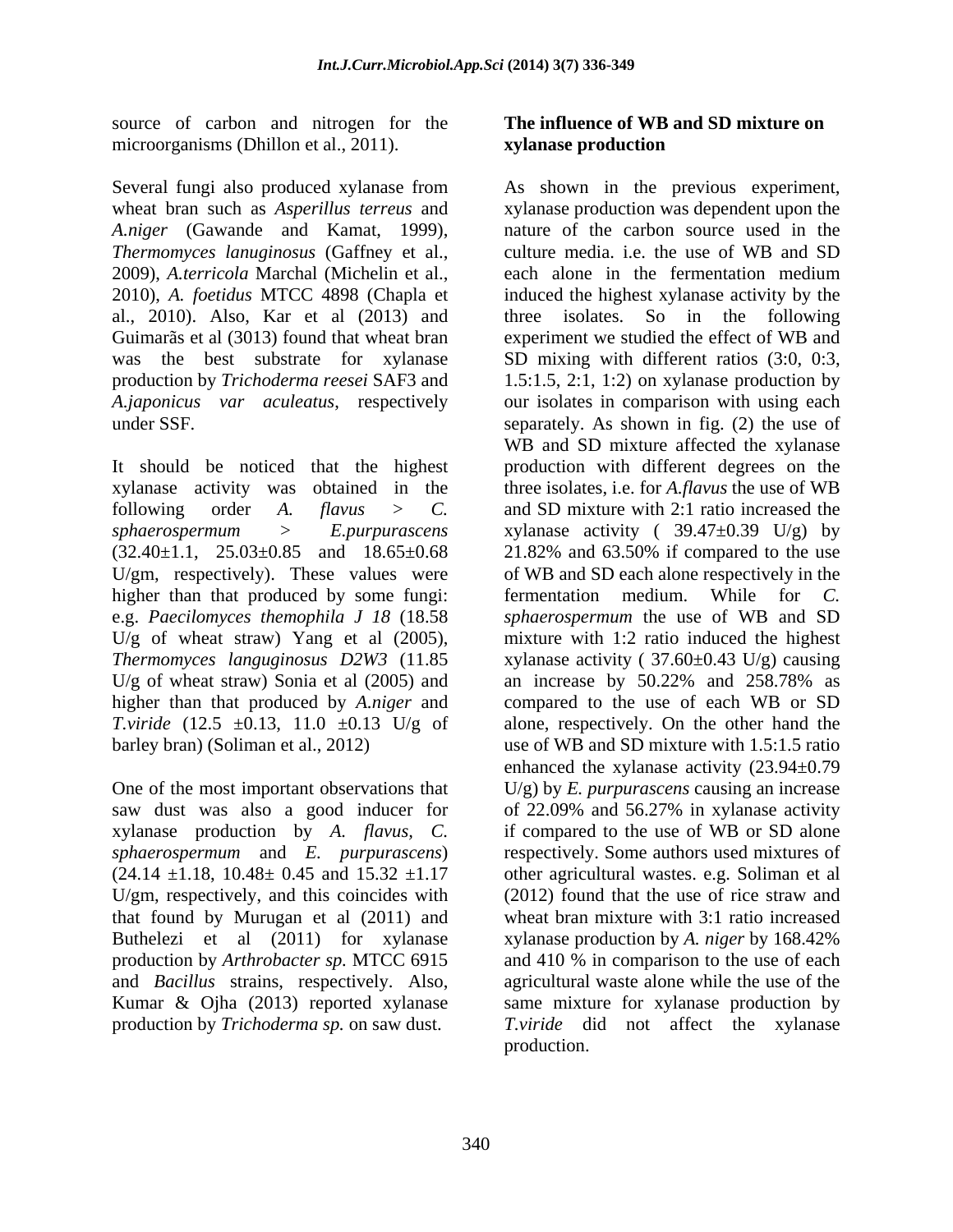In this connection, some literatures proved influence of fungal co-cultivation on that the use of agricultural wastes mixture extracellular enzyme production by growing during SSF could enhance xylanase the selected fungal species alone or as mixed production. e.g. *A. niger* KK2 produced cellulases and hemicellulases under SSF Pang et al (2006) found that the use of sugar<br>cane baggase and palm kernel cake mixture

The positive effect of co-cultivations of 42.11% and 134.29% in comparison to the were performed as described in materials comparison to the use of C. edges of the colonies of A. *flavus*, C. *flavus*, C. *sphaerospermum and E.* the colonies would meet when they were  $(61.34 \pm 1.11 \text{ U/g})$  by  $55.41\%$ ,  $63.31\%$  and other. Therefore, further studies were carried out with these three isolates to determine the

culture.

using different ratios of rice straw and wheat Many of the co-cultivations resulted in bran (Kang et al., 2004). Also, when a increased activity for several enzymes, but mixture of corn cob and wheat bran was often not for all enzymes. This suggests that used, xylanase production from *A. niger* and the co-cultivation does not trigger a general *A. ochraceus* increased by 18% (Betini et increase in protein secretion but rather al., 2009). In the same point, Yang et al induction of specific enzymes, These effects (2001) used a mixture of corn straw and are likely also dependent on the carbon wheat bran for xylanase production. Also, source used (Hu et al., 2011). This is cane baggase and palm kernel cake mixture 3) where, the co-culture of ,*A. flavus* and *C.*  for xylanase production under SSF by *sphaerospermum* on WB and SD mixture *Trichoderma sp*. FETLc3-2 gave good yield with 1:2 ratio enhanced the xylanase of enzyme production. production by 45.22% and 52.45% in **The influence of co-cultivation of the**  *sphaerospermum* each alone, respectively. **three isolates on xylanase production** *A. flavus* and *E. purpurascens* on WB fungi on the production of hydrolytic use of *A. flavus* and *E. purpurascens* each enzymes has been published previously alone, respectively. *C. sphaerospermum* and (Gupte and Madamwar, 1997; Verma and *E. purpurascens* on WB and SD mixture Madamwar, 2002; Zhang et al., 2006). with 1:2 ratio enhanced the xylanase Therefore, several plate growth experiments production by 48.67% and 132.25% in and methods to describe the effect of mixed *sphaerospermum* and *E. purpurascens* each cultures on xylanase production. Results alone, respectively. Also Dhillon et al showed that, the three fungi had different (2011) reported that, mixed cultures of radial expansion rates on solid culture *Aspergillus niger* and *Trichoderma reseei* medium. *A. flavus* and *E.purpurascens* were SSF using rice straw supplemented with overall the fastest growing fungi with *A.*  wheat bran in the ratio 3:2 resulted in higher  $flavus$  being the faster than of the two, while  $\qquad \qquad$  FP cellulase,  $\beta$ -glucosidase, endoglucanase *C. sphaerospermum* in particular grew (CMCase) and xylanase activities, compared slowly. *A. flavus* did grow around and to the activities obtained using mono through the other fungi, without a significant cultures. Results illustrated graphically in effect on the growth of the other fungus. The Fig. (4) showed that the co-culture of *A. sphaerospermum* and *E.purpurascens* would *purpurascens* on WB:SD mixture with grow through each other in the zone where 1.5:1.5 ratio enhanced xylanase production inoculated at a distance away from each 156.22% if compared to the use of each one consistent with the obtained results in (fig. comparison to the use of *A. flavus* and *C.*  enhanced the xylanase production by 42.11% and 134.29% in comparison to the comparison to the use of *C. flavus, C. sphaerospermum and E.* (61.34±1.11 U/g) by 55.41%, 63.31% and alone, respectively.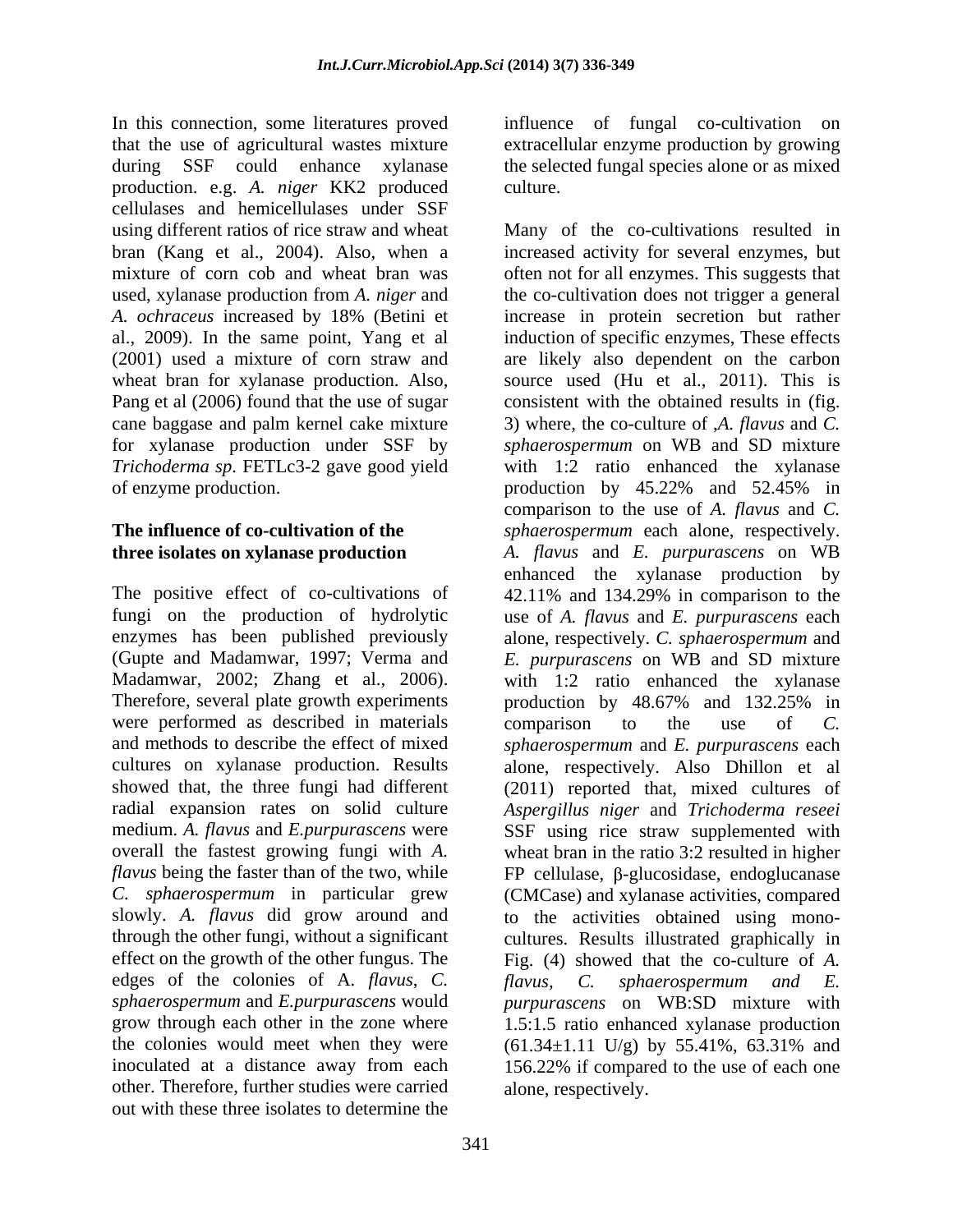Photo.1 Screening for xylanase production, A: negative result for xylanase activity (no clearing zone, control), B: (*A. flavus*), C: (*C. sphaerospermum*), and D: (*E. purpurascens*) positive results for xylanase activity (clearing zone around the enzyme extract hole).



**Fig.1** Xylanase production using different agroindustrial residues by *Aspergillus flavus*, *Cladosporium sphaerospermum* and *Epicoccum purpurascens.* Error bars correspond to standard deviation (three replicates)

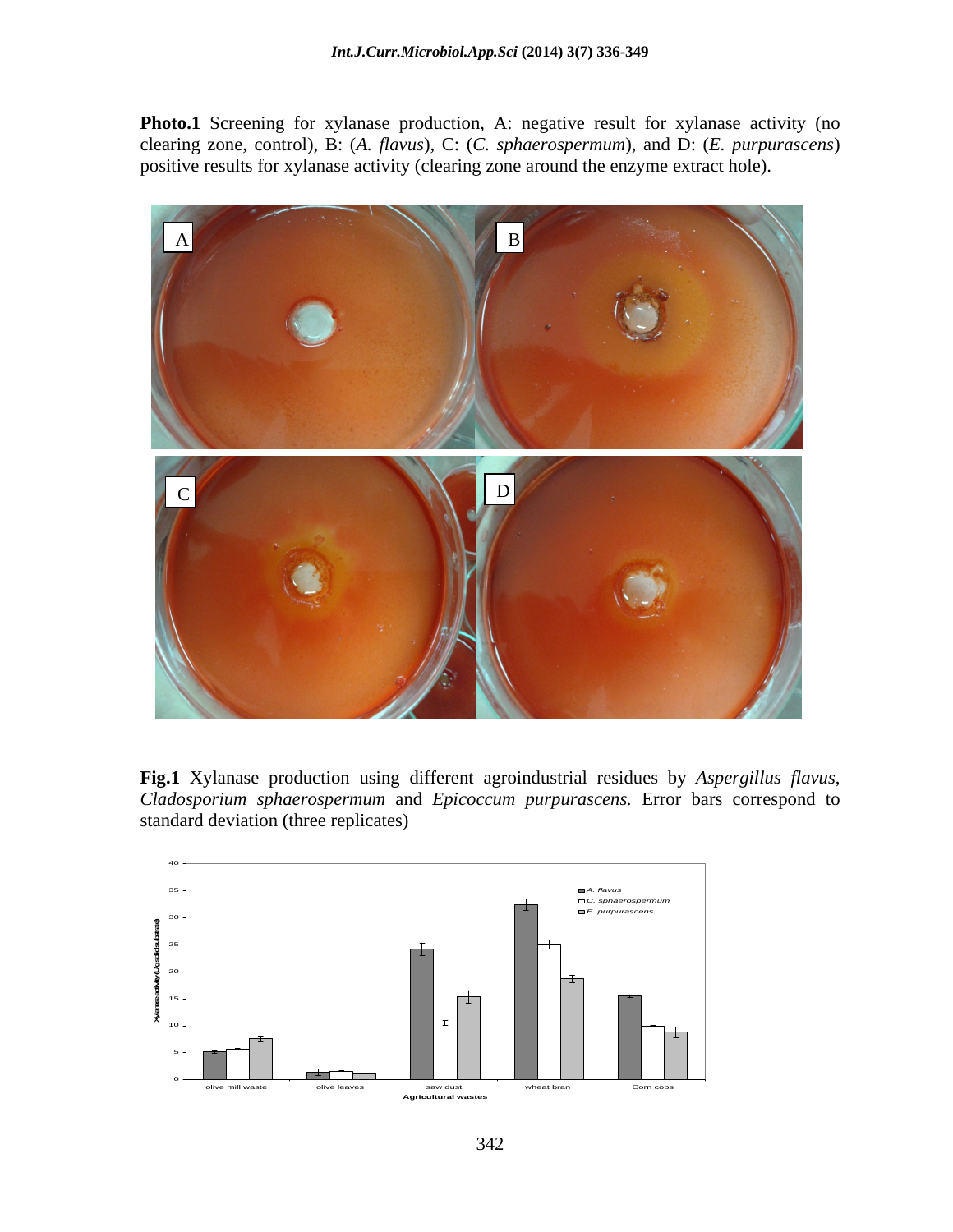

**Fig.2** Effect of different proportions of wheat bran/Saw dust on production of xylanase WB, wheat bran; SD, Saw dust



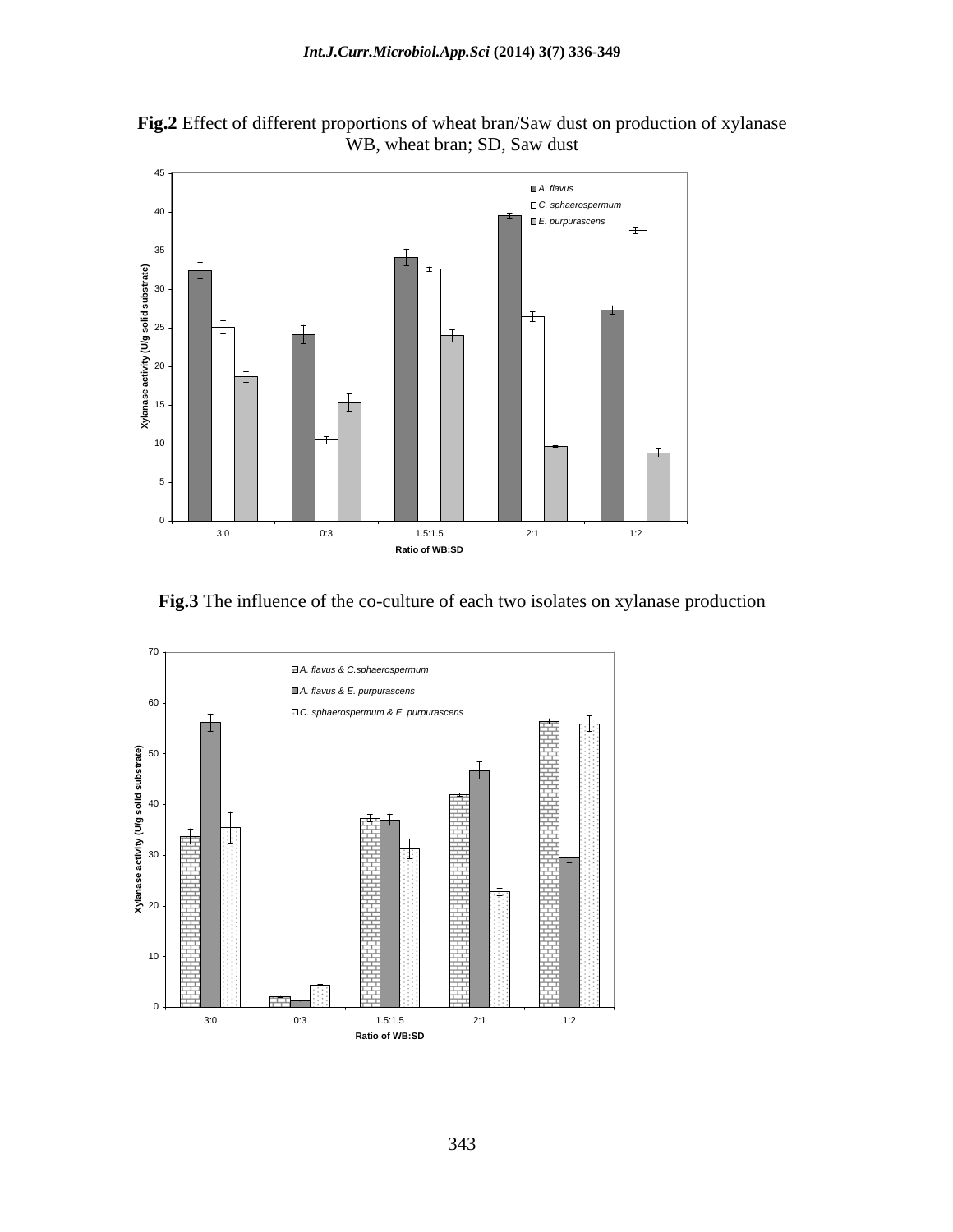

**Fig.4** The influence of the co-culture of the three isolates on xylanase production

**Fig.5** The influence of incubation time on xylanase production by the co-culture of *A. flavus, C. sphaerospermum and E. purpurascens*

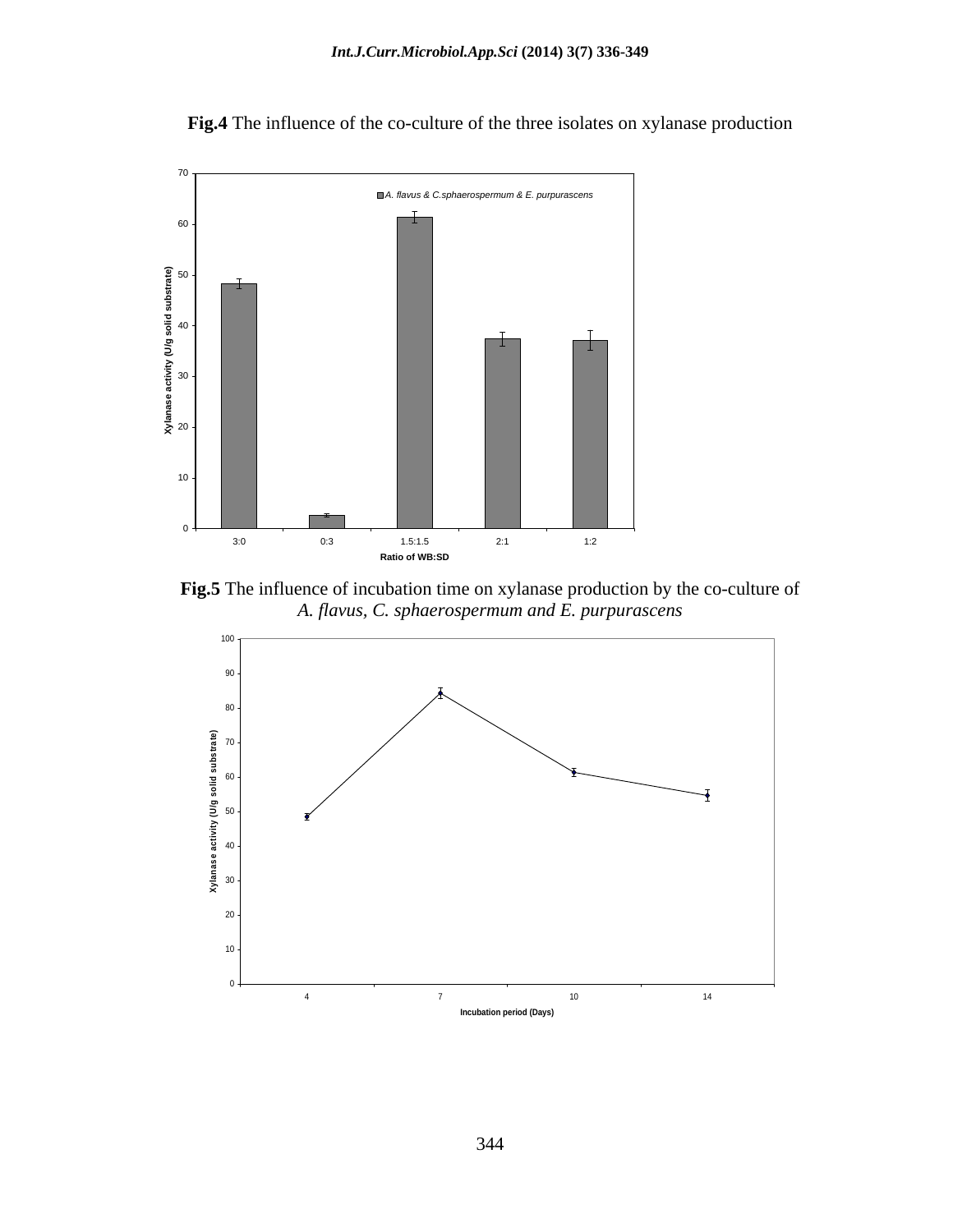Therefore, one of the attempts that made *Trichoderma harzianum* which gave the to increase xylanase production was the highest xylanase production after 8 days, co-cultivation of *A. flavus*, *C. sphaerospermum* and *E. purpurascens* because the colonization of the substrate Simões et al (2009) and Rajesh and Rajesh may be accomplished better in symbiotic (2012) reported the highest xylanase association i.e. each species having its production after 6 days of incubation by *T.*  own niche for growth and substrate *viride* and by mixed culture of *Bacillus*  degradation. by the polymyxa and Cellulomonas uda,

In this connection, Kaushal et al (2012) Rajesh & Rajesh (2012) obtained the enzyme xylanase from mixed culture of cheaper solid-state fermentation

Environmental factors such as the mono-cultures. In conclusion, mixed incubation time considered one of the culture solid state fermentation of *A.*  most important factors that affect the  $flavus$ , C. sphaerospermum and E. enzyme production by fungi (Sorgatto et al., 2012). Generally, the optimum fermentation period for maximum ultimately bring down their production xylanase production during SSF was cost and at the same time reduce depending upon the nature of substrate, organism, additive nutrients and many other fermentable conditions (Dekker, 1983; Mishra et al., 1985). The results (fig. 5) showed progressive increase of xylanase production in the period 4-7 days of cultivation followed by a reduction. Probably, the reduction in xylanase yield was due to the depletion of available nutrients to micro-organisms, or due to the References proteolysis (Sepahy et al., 2011). Also, Kavya and Padmavathi (2009) reported the Ahmed, S., Riaz, S. and Jamil, A.: highest xylanase production by *A. niger* under SSF on wheat bran after 6days of An overview. Applied Microbiol incubation period. This coincides with that

highest xylanase production after 8 days,<br>and Seyis and Aksoz (2005) with *T*. *harzianum* <sup>1073</sup> <sup>D</sup> <sup>3</sup> after <sup>7</sup> days. Also, Simões et al (2009) and Rajesh and Rajesh *polymyxa* and *Cellulomonas uda*, respectively.

enhanced xylanase production by the co- In this study we investigated the feasibility culture of *A. niger* and *Fusarium*  of xylanase production by using low cost *oxysporum* utilizing forest waste. Also, agricultural wastes for cheap and feasible *Bacillus polymyxa* and *Cellulomonas uda*. technology. In the present study, higher **Time course of xylanase enzyme** wheat bran supplemented saw dust in the **production by the co-culture of A.** Tratio 1.5:1.5, than the activities obtained *flavus, C. sphaerospermum and E.*  using each one singly. And mixed culture *purpurascens* combinations have the ability to utilize the enzyme production through simple and cheaper solid-state fermentation xylanase activity was obtained when substrates as energy sources better than the *flavus, C. sphaerospermum* and *E. purpurascens* using low-cost agro-wastes in the production of xylanase enzyme will environmental pollution due to the wastes.

# **Acknowledgements**

The authors wish to thank Department of Chemistry of Natural and Microbial Products, National Research Centre, Egypt, for its financial support.

## **References**

- Molecular cloning of fungal xylanases: Biotechnol., 84(1), 19-35 (2009).
- found by, Sater & Said (2001) with Berry, D.R and Paterson, A.: Enzymes in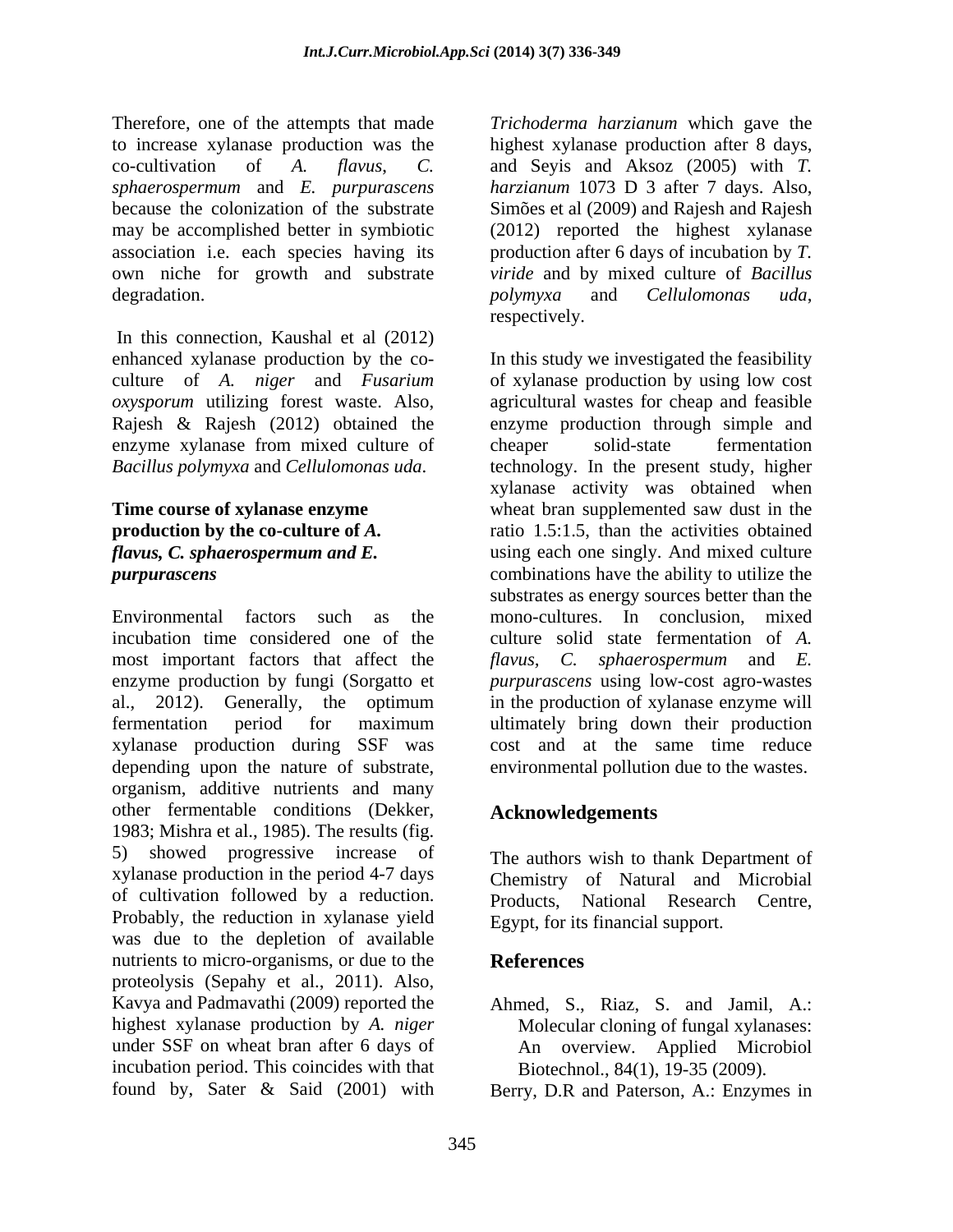food industry. In: Enzyme chemistry, Impact and applications,  $2<sup>nd</sup>$  Edition.

- Betini, J.H., Michelin, M., Peixoto cellulose pulp bleaching. Bioprocess Biosyst Eng., 32(6), 819-24 (2009).
- 
- Chapla, D., Divecha, J., Madamwar, D. and Shah, A.: Utilization of agro-
- 
- addition of agricultural wastes for Products, 34, 1160–1167 (2011). (1996).
- Gaffney, M., Doyle, S. and Murphy, R.: Haltrich, D., Press, M. and Steiner, W.: by *Thermomyces lanuginosus* in solid Biochem.,73 (12), 2640-2644 (2009).

nd Edition. lignocellulosic waste fermentation and Eds. Suckling C.J. 306-351 (1990). its application. J Appl Microbiol., Production of *Aspergillus* xylanase by 87(4), 511-519 (1999)

- Nogueria, S.C., Jorge, J.A., Terenzi, H.F. and Polizeli, M.L.: Xylanases Mahrouse, H.K.: Production of from *Aspergillus niger*, *Aspergillus Aspergillus terreus* xylanase in solid *niveus* and *Aspergillus ochraceus* state cultures: application of the produced under solid-state Plackett-Burman experimental design fermentation and their application in to evaluate nutritional requirements. Ghanem, N.B., Yusef, H.H and Mahrouse, H.K.: Production of Bioresour Technol., 73, 113-121 (2000).
- Buthelezi, S.P., Olaniran, A.O. and Pillay, Gomes, I., Shaheen, M., Ràhman, S.R and B.: Sawdust and digestive bran as Gomes, D.J.: Comparative studies on cheap alternate substrates for xylanase production of cell wall degrading production. African J Microbiol Res., hydrolases by *Trichoderma reesei* and 5(7), 742-752 (2011). *T. viride* in submerged and solid state cultivations. Bangladesh J Microbiol., 23(2), 149-155 (2006).
- industrial waste for xylanase Guimarães, N.C.A., Sorgatto, M., Peixoto production by *Aspergillus foetidus* Nogueira, S.C., Betini, J .H.A, *MTCC 4898* under solid state Zanoelo, F.F., Marques, M.R., Polizeli, fermentation and its application in M.L.T.M. and Giannesi, G.C.: saccharification. Biochem Eng J., 49, <br>Xylanase production from Aspergillus 361-369 (2010). *japonicas var aculeatus*: production Dekker, R.F.H.: Bioconversion of using agroindustrial residues and hemicelluloses: aspects of biobleaching effect on pulp. J Biocatal hemicellulase production by Biotrans., 2(1), 1-6 (2013). M.L.T.M. and Giannesi, G.C.: Xylanase production from *Aspergillus*  Biotrans., 2(1), 1-6 (2013).
- *Trichoderma reesei* QM9414 and Gupte, A., & Madamwar, D.: Solid state enzymic saccharification of fermentation of lignocellulosic waste hemicelluloses. Biotechnol Bioeng., for cellulase and b-glucosidase 25, 1127-1146 (1983). Dhillon, G. S. Oberoi, H.S. Kaur,S. *Aspergillus ellipticus* and *Aspergillus*  Bansald, S. and Brar. S. K. Value- *fumigatus*. Biotechnology Progress, for cellulase and b-glucosidase production by cocultivation of 13, 166-169 (1997).
	- augmented cellulase and xylanase Haltrich, D., Nidetzky, B., Kulbe, K.D., production through solid-state tray Steiner, W. and Zupančič, S.: fermentation employing mixed-culture Production of fungal xylanases. of fungi. Industrial Crops and Bioresource Technol., 58(2), 137-161 Steiner, W. and Župančič, S.: (1996).
	- Optimization of xylanase production state fermentation. Biosci Biotechnol medium components. Enzyme Microb Haltrich, D., Press, M. and Steiner, Formation of xylanase by *Schizophyllum commune*: effect of Technol., 16, 229-235 (1994).
- Gawande, P.V. and Kamat, M.Y.: Höller, U., König, G.M and Wright, A.D.: Höller, U., König, G.M and Wright, A.D.: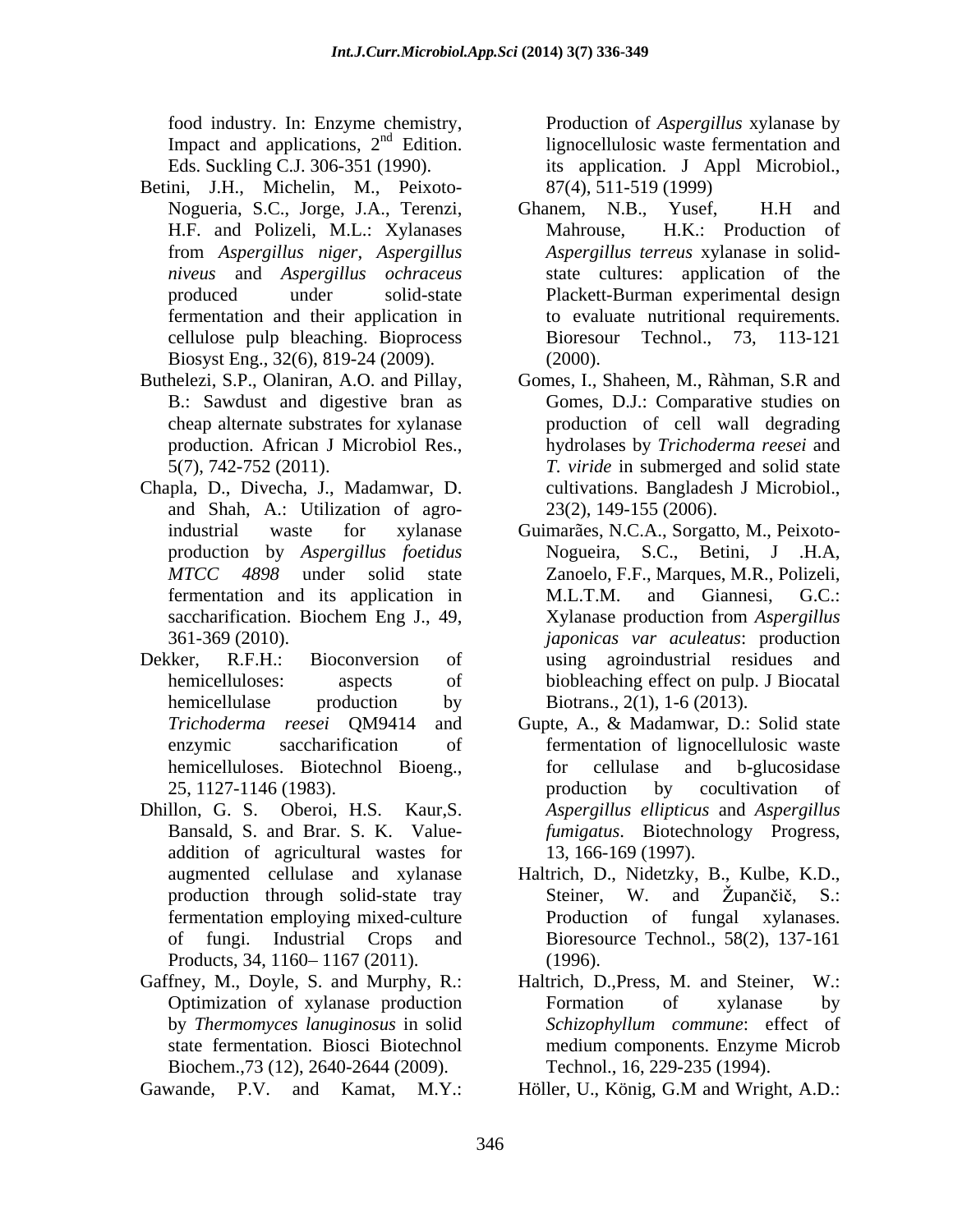A new tyrosin kinase inhibitor from a (2013). *Varicosporina ramulosa*. Eur J Org Chem., 2949-2955 (1999).

- Hu, H.L., Brink, J. van den, Gruben, B.S., Biodegradation, 65, 248-252 (2011).
- Kang, S.W., Park, Y.S., Lee, J.S., Hong, Michelin, M., Peixoto-Nogueira, S.C.,
- Kar, S., Sona, G.S., Das, A., Jana, A., Mohapatra, P.K., Pati, B.R. and
- Kaushal, R., Sharma, N. and Tandon, D.: co-culture of *Aspergillus niger* and *Fusarium oxysporum* utilizing forest waste. Turkish J Biochem., 37(1), 35-
- Kavya, V. and Padmavathi, T.: Second Revision, November, (1952). Optimization of growth conditions for Microbiol., 58(2), 125-30 (2009).
- Kulkarni, P., & Gupta, N. Screening and in Science and Technology., 5, 33-36

(2013).

- marine isolate of *Ulocladium botrytis* Kumar, M. and Ojha, N.: Purification and and new metabolites from the marine characterization of xylanase from fungi *Asteromyces cruciatus* and characterization of xylanase from *Trichoderma* culture using International J Pharma Bio Sci., 4(1), 1046-1049 (2013).
- Wösten, H.A.B. Gu, J.-D. and de Varma, A.:Paper mill sludge as a Vries, R.P. Improved enzyme potential source for cellulase production by co-cultivation of production by T. reesei QM 9123 and *Aspergillus niger* and *Aspergillus oryzae* and with other fungi. cultivation. Carbohydrate Polymers, International Biodeterioration  $\&$  23, 161-163 (1994). Maheshwari, D.K., Gohade, S., Paul, J., & potential source for cellulase production by *T. reesei* QM 9123 and *Aspergillus niger* using mixed 23, 161-163 (1994).
- S.I. and Kim, S.W.: Production of Betini, J.H, Da Silva, T.M., Jorge, cellulases and hemicellulases by J.A., Terenzi, H.F. and Polizeli, M.L.: *Aspergillus niger KK2* from lignocellulosic biomass. Bioresour from *Aspergillus terricola Marchal* Technol., 91(2), 153-6 (2004). and *Aspergillus ochraceus* and their Maity, C., Mandal, A., Das Bioprocess Biosyst Eng.,33(7), 813-21 Production and properties of xylanases use in cellulose pulp bleaching. (2010).
- Mondal, K.C.: Process optimization of Mishra, C., Seeta, R. and Rao, M.: xylanase production using cheap solid Production of xylanolytic activities of substrate by *Trichoderma reesei SAF 3* and study on the alteration of Microb Technol., 7(6), 295-299 behavioral properties of enzyme (1985). *Penicillium funiculosum*. Enzyme Microb Technol., 7(6), 295-299 (1985).
- obtained from SSF and SmF. Murugan, S., Arnold, D., Pongiya, U.D. Bioprocess Biosyst Eng., 36(1), 57-68 and Narayanan, P.M.: Production of (2013). xylanase from *Arthrobacter sp. MTCC* Cellulase and xylanase production by solid state fermentation. Enzyme Res., *6915* using saw dust as substrate under 2011 7p.
- 41 (2012). 8-3, National Council of Canada, "Analytical methods for bacterial fermentation", Repor no., 46-P. 34.
- xylanase production by *Aspergillus*  Pang, P.K., Darah, I., Poppe, L., Szakacs, *niger* in solid state fermentation. Pol J G. and Ibrahim, C.O.: Xylanase evaluation of soil fungal isolates for state fermentation using agricultural xylanase production. Recent Research wastes as substrates. Malaysian J by a local isolate, *Trichoderma spp. FETLc 3-2* via solid Microbiol., 2(1), 7-14 (2006).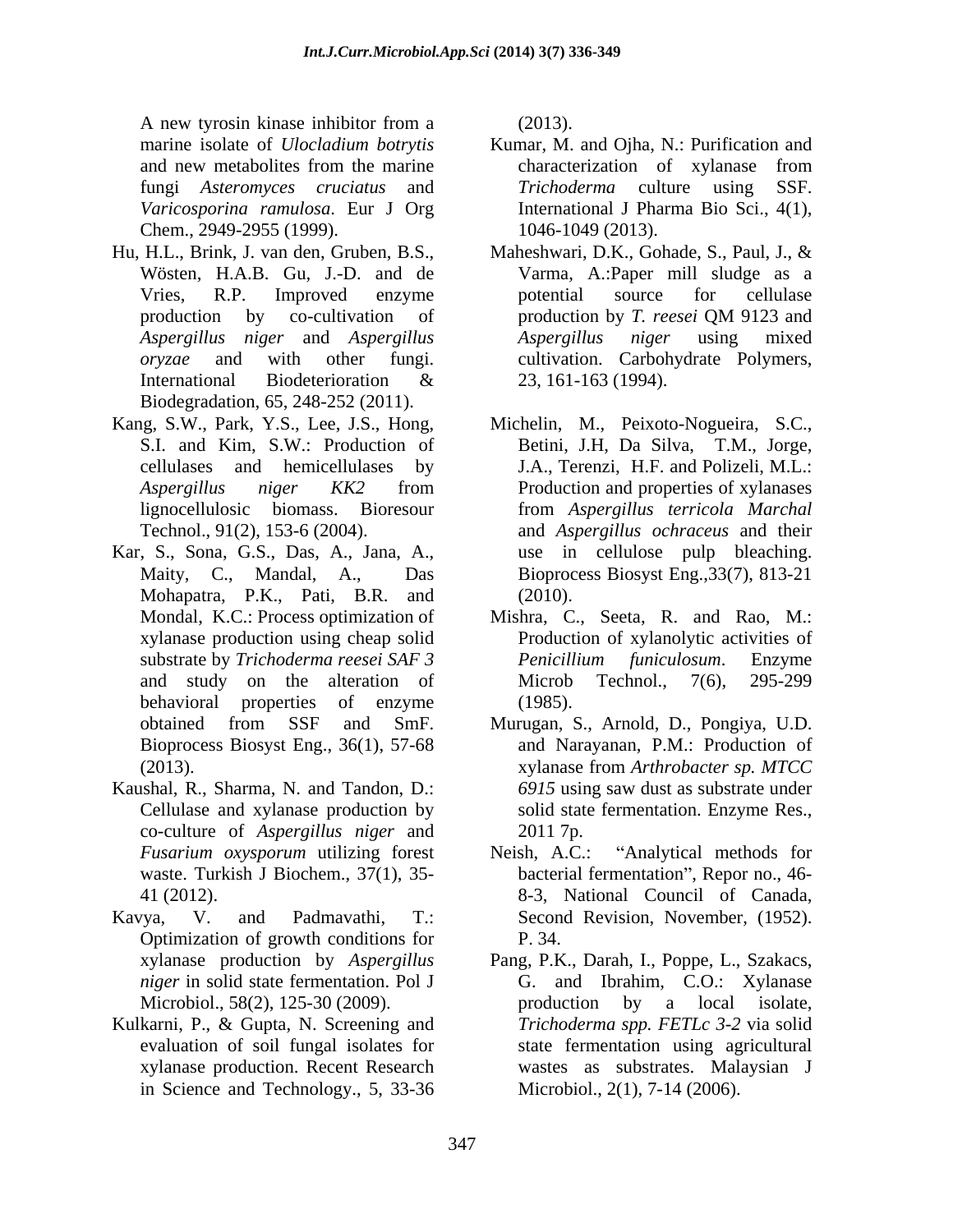- *polymyxa* and *Cellulomonas uda*. Asian <sup>J</sup> Biomedic Pharmaceutic Sci.,
- Rajoka, M.I., Ahmed, S., Hashmi, A.S. by sequential culture fermentation of 6326 (2009).
- Ribeiro, L.C. Ribeiro, L.F. Jorge, J.A. and Filamentous Fungi for Xylanases and
- Romdhane, B.I.B., Achouri, I.M. and thermostable xylanases production by (2012).
- Sanghi, A., Garg, N., Sharma, J., Kuhar, fermentation. Bioresour Technol., K., Kuhad, R.C. and Gupta, V.J.
- Sater, M.A.A., & Said, A.H.M. : Xylan-<br>submerged fermentation. Afri J activity in agricultural and industrial
- Sepahy, A.A., Ghazi, S. and Sepahy, Purification and characterization optimization of alkaline xylanase by 137 fermentated on agricultural waste. 1051(2010).
- Rajesh, M. J. and Rajesh, L.:Effect of Seyis, I. and Aksoz, N.: Investigation of various physical parameters for the factors affecting xylanase activity from production of the enzyme xylanase Trichoderma hargianum 1073 D3. from mixed culture of *Bacillus Trichoderma harzianum <sup>1073</sup> D3*. Braz Arch Biol Technol., 48(2), 187- 193 (2005).
	- 2(14), 72-74 (2012). and Tapia, D.M.T.: Screening of and Athar, M.: Production of microbial production by filamentous fungi. biomass protein from mixed substrates African J Biotechnol., 8(22), 6317- Simões, M.L.G., Tauk-Tornisielo, S.M. culture condition for xylanase 6326 (2009).
	- *Candida utilis* and *Brevibacterium*  Sivaramakrishnan, S., Gangadharan , D., *lactofermentum*. Annals Microbiol., Nampoothiri, K.M., Soccol C.R. and 62(3), 1173-1179 (2012). Pandey, A.: Alpha amylase production Polizeli. M.M. Screening of solid-state fermentation. J Sci Ind Res., by *Aspergillus oryzae* employing 66, 621-626 (2007).
	- Cellulases Not Inhibited by Xylose and Soliman, H.M., Sherief, A.A. and El- Glucose. British Biotechnology Tanash, A.B.: Production of xylanase Journal, 4(1), 30-39 (2014). by *Aspergillus niger* and *Trichoderma*  Belghith, H.: Improvement of highly International J Agri Res., 7(1), 46-57 *viride* using some agriculture residues. (2012).
	- *Talaromyces thermophilus* for the Sonia, K.G., Chadha, B.S. and Saini, H.S.: agro-industrials residue hydrolysis. Appl Biochem Biotechnol., 162(6), by approduction by *Thermomyces* 1635-1646 (2010). *lanuginosus (D2W3)* under solid-state Sorghum straw for xylanase hyperproduction by *Thermomyces*  fermentation. Bioresour Technol., 96(14), 1561-1569 (2005).
	- Optimization of xylanase production Sorgatto, M.,Guimarães, N.C.A., Zanoelo, using inexpensive agro-residues by F.F., Marques, M., Peixoto-Nogueira, alkalophilic Bacillus subtilis ASH in S.C. and Giannesi, G.G.: Purification solid-state fermentation. World J. and characterization of an extracellular Microbiol. Biotechnol. 24, 633–640 xylanase produced by the endophytic (2008). fungus, *Aspergillus terreus*, grown in decomposing fungi and xylanolitic Biotechnol., 11(32), 8076-8084 S.C. and Giannesi, G.G.: Purification submerged fermentation. Biotechnol., 11(32), 8076-8084 (2012).
	- wastes. *Int. Biodeter. Biodegr*., 47, 15- Teixeira, R.S.S., Siqueira, F.G., Souza, 21(2001). M.V., Filho, E.X.F and Bon, E.P.S.: M.A.: Cost-effective production and studies of a thermostable  $\beta$ -xylanase indigenous *Bacillus mojavensis AG* Purification and characterization from *Aspergillus awamori*. J Industrial Microbiol Biotechnol., 37(10), 1041- 1051(2010).
	- Enzyme Res., 593-624 (2011). Verma, P. and Madamwar, D.: Production